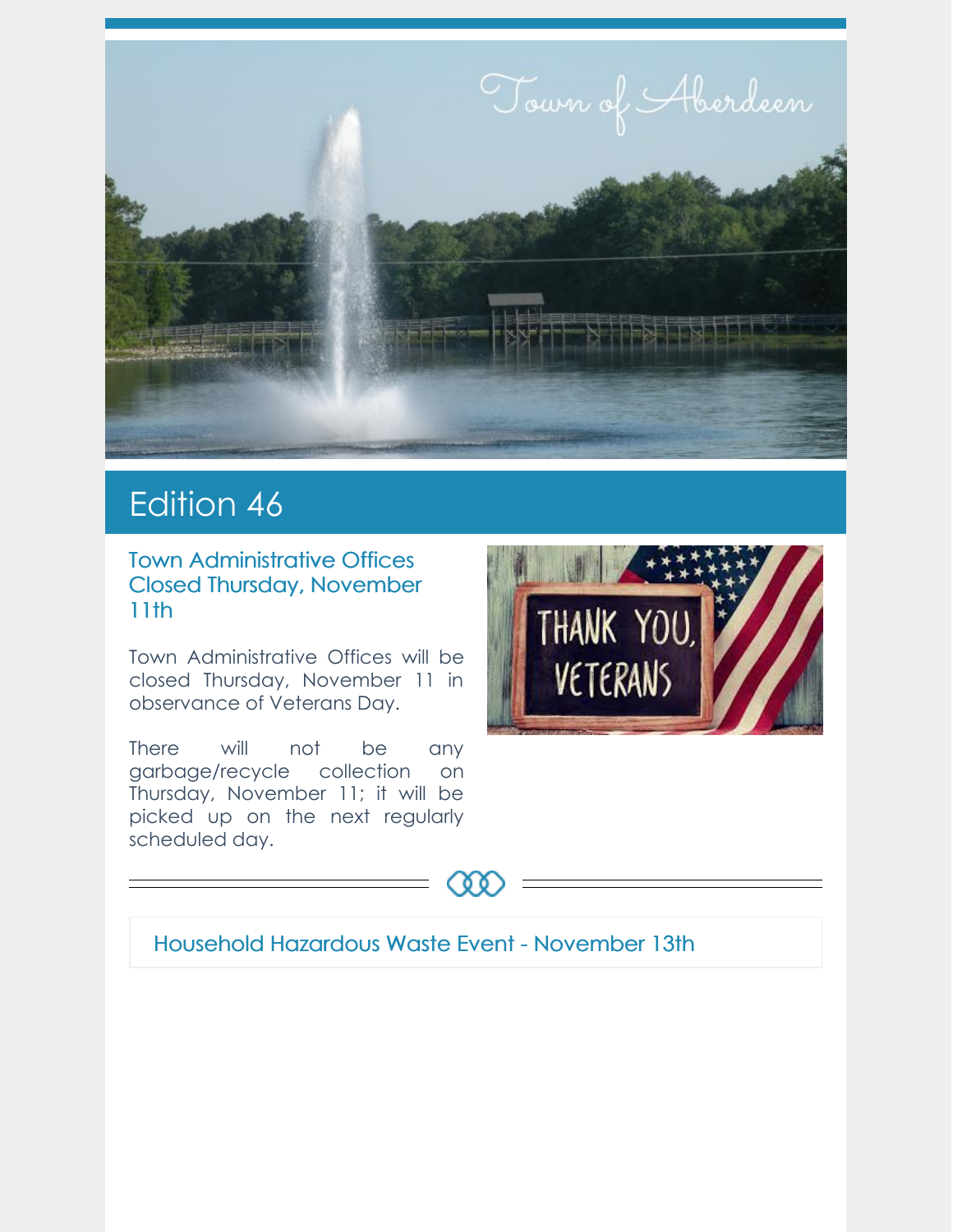

# Volunteers Needed to Serve on the Appearance & Beautification Commission

The Town is looking for volunteers to serve on the Appearance & Beautification Commission. There are currently two (2) vacancies to be filled. Members must be residents of the town planning jurisdiction or operators of businesses within such jurisdiction.

Terms are appointed for two (2) years. Generally, the Commission meets on the third Tuesday of the month at 12:00 p.m., unless otherwise posted. The purpose of this commission is to initiate, promote, and assist in the implementation of programs of general community beautification in the town and its environs. The commission also seeks to coordinate the activities of individuals, agencies, organizations, groups, public and private, whose plans, activities, and programs bear upon the appearance of the town and its environs. And lastly, this commission also directs the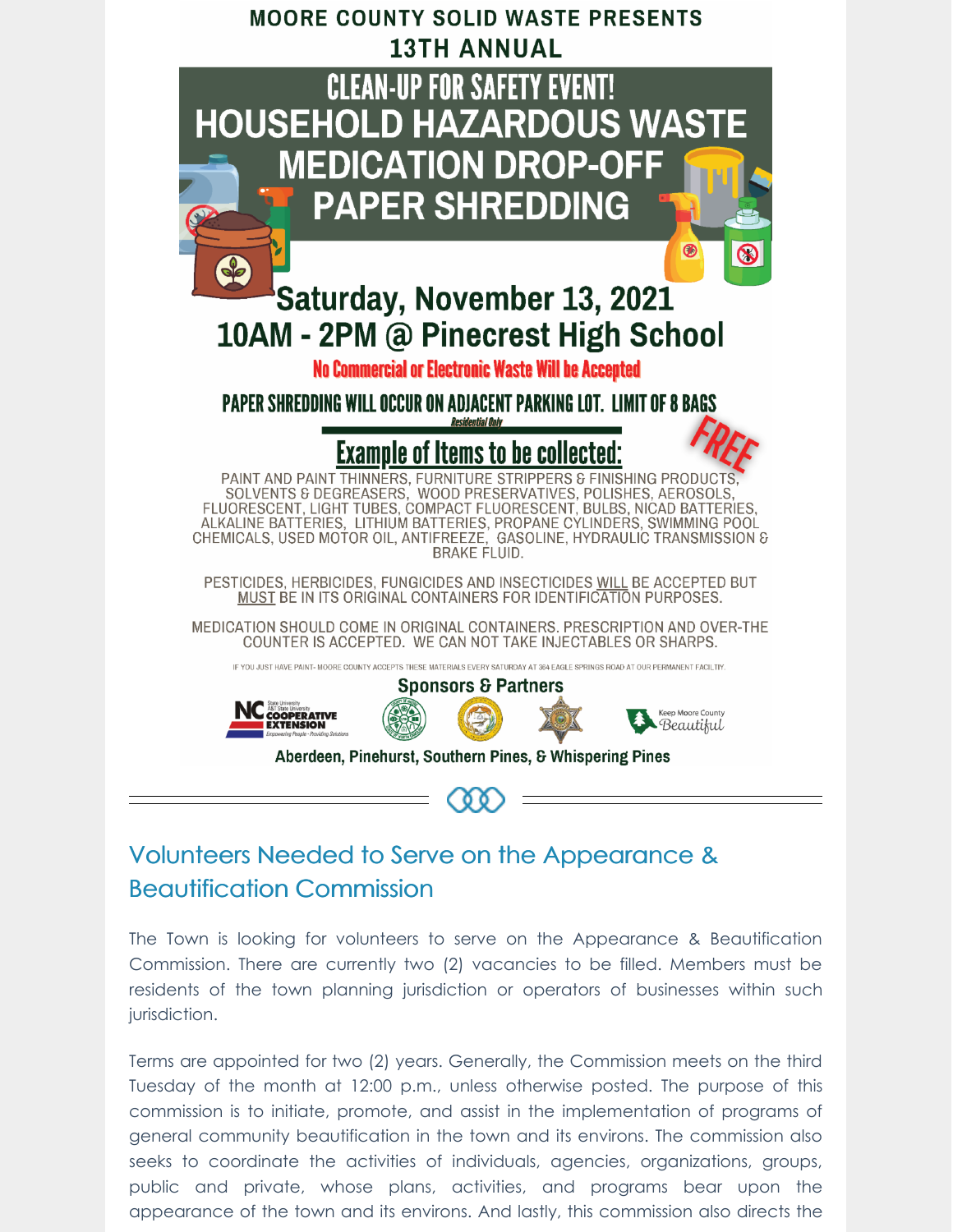attention of the Town Board to ways in which the Town government may take direct action affecting the appearance of the town and its environs.

Members shall have demonstrated experience or an interest in the appearance and beautification of the Town of Aberdeen, or should be employed in horticulture, planning, architecture, landscape architecture, or a related discipline.

If interested in serving on the Appearance & Beautification Commission, please fill out an Advisory Board [Application](https://aberdeennc.municipalone.com/files/documents/document135023702092816.pdf) and return the completed application to Town Clerk Regina Rosy. Applications can be mailed to PO Box 785, Aberdeen, NC 28315; emailed to [rrosy@townofaberdeen.net;](mailto:rrosy@townofaberdeen.net) or brought to Town Hall located at 115 N. Poplar Street, Aberdeen.



# Town Administrative Offices Closed November 25th & 26th for Thanksgiving



In observation of Thanksgiving, Town administrative offices will be closed Thursday, November 25th and Friday, November 26th.

There will be no garbage/recycle pick up on Thursday or Friday. It will be picked up on the next regularly scheduled day.

## Boards & Commissions Meeting Dates

- November 8 6:00 p.m. Town Board Work Session
- November 15 4:30 p.m. Historic Preservation Commission Meeting -Cancelled

 $00$ 

- November 16 12:00 p.m. Appearance & Beautification Commission Meeting
- November 18 6:00 p.m. Planning Board Meeting Cancelled
- November 22 6:00 p.m. Town Board Meeting
- November 23 9:00 a.m. Downtown Aberdeen Advisory Board Meeting

View the agendas for all [meetings.](https://www.townofaberdeen.net/agenda.aspx?id=2146&catid=29)



## Want to Work for the Town or Know Someone Who Does?

The Town is currently accepting applications for the following positions:

- Landscape Planner
- Recreation Program Coordinator
- Full-time Police Officers
- Part-time Firefighter/EMT
- Part-time Field/Gym Supervisor